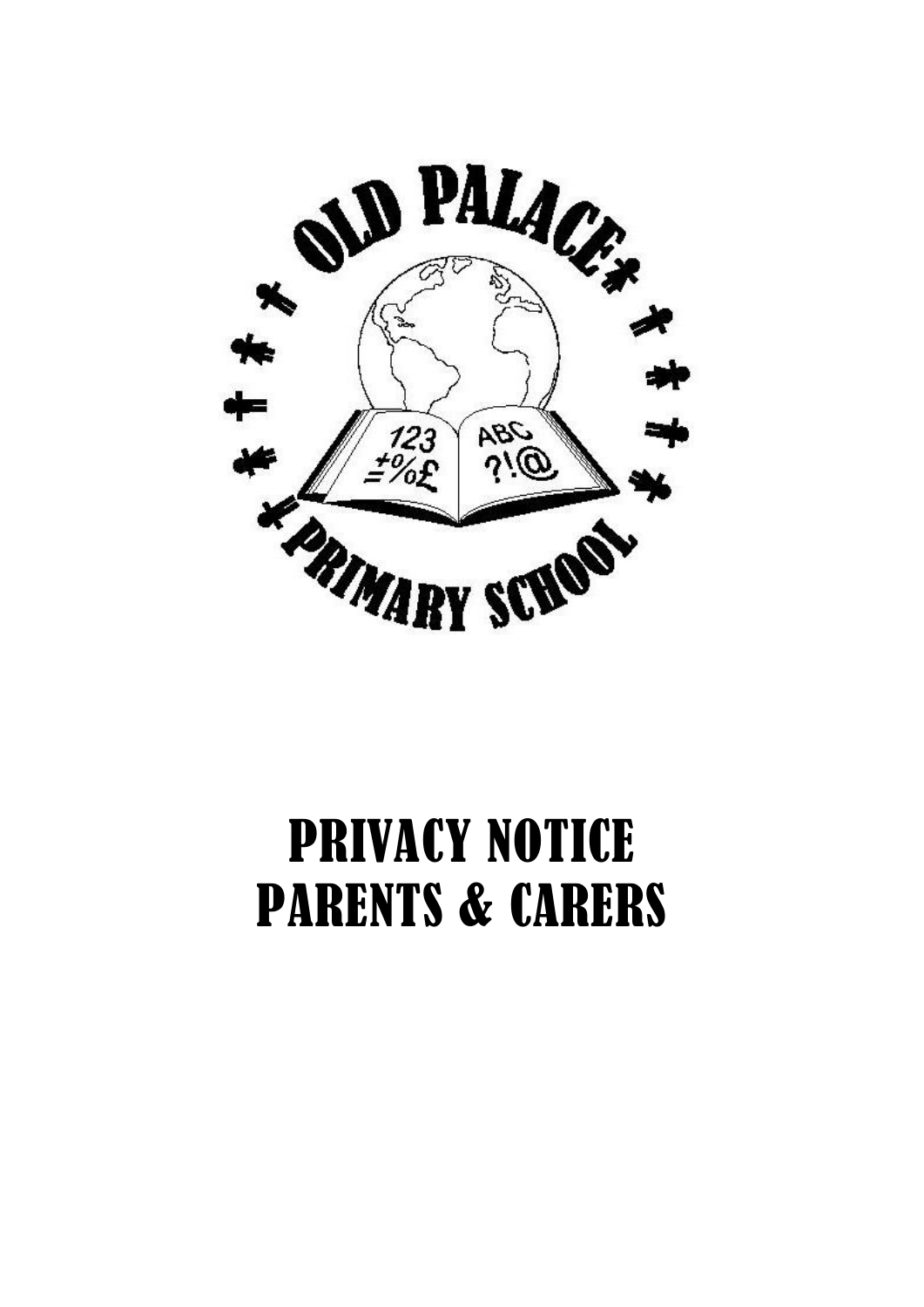## **Privacy Notice for Parents and Carers**

#### **Who processes your information?**

Old Palace Primary School is the data controller of the personal information you provide to us. This means the school will determine the purposes for which, and the manner in which, any personal data relating to pupils and their families is to be processed.

There may be times when it is necessary to share your personal data with a third party, this will only done with your explicit consent, unless there is a legal requirement for the school to share your personal data.

#### **Why do we collect and use your information**?

Old Palace Primary School has the legal right to collect and use personal data relating to pupils and their families, and we may also receive information regarding them from their previous school, your LA (Local Authority) or the DfE (Department for Education).

We collect and use personal data in order to meet our legal requirements and legitimate interests as set out in the GDPR (General Data Protection Regulations) and UK law, including the following:

Article 6 and Article 9 of the GDPR Education Act 1996 Regulation 5 of The Education (Information About Individual Pupils) (England) Regulations 2013

In accordance with the above, the personal data of pupils and their families is collected and used for the following reasons:

To support pupil learning To monitor and report on pupil progress To provide appropriate pastoral care To assess the quality of our service To comply with the law regarding data sharing To safeguard pupils

#### **Which data is collected**?

The categories of pupil information that the school collects, holds and shares include the following:

Personal information  $-$  e.g. names, pupil numbers and addresses Characteristics – e.g. ethnicity, language, nationality, country of birth and free school meal eligibility Attendance information  $-$  e.g. number of absences and absence reasons Assessment information – e.g. national curriculum assessment results Relevant medical information Information relating to SEND Behavioural information  $-$  e.g. number of temporary exclusions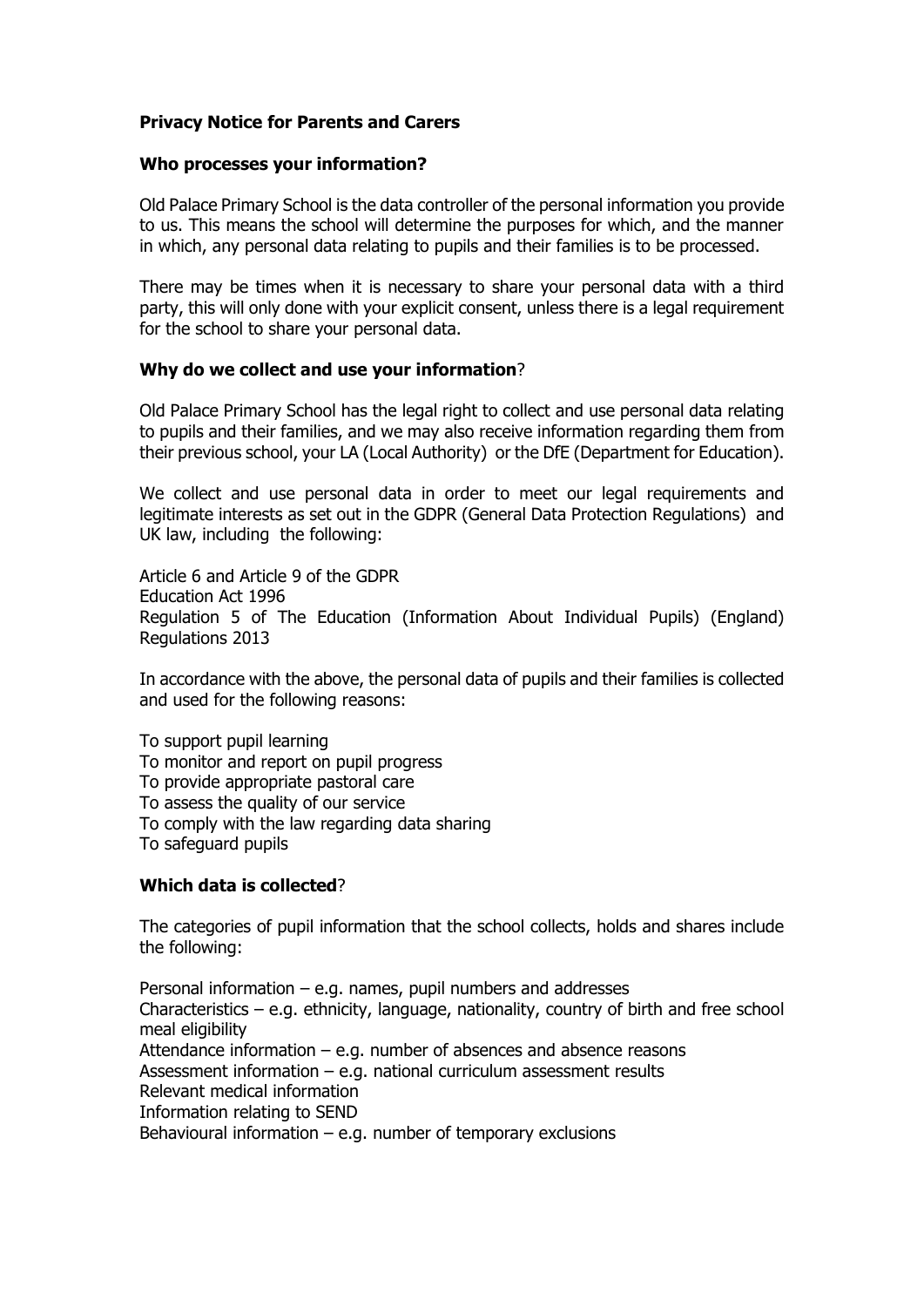Whilst the majority of the personal data you provide to the school is mandatory, there may be some data that is provided on a voluntary basis. When we collect data from you we will inform you whether there is a mandatory requirement for you to provide this or whether your consent is required. When consent is required, the school will provide you detailed information with regards to the reasons the data is being collected and how the data will be used.

#### **How long is your data stored for?**

Personal data relating to pupils at Old Palace Primary School and their families is stored in line with the school's GDPR Policy.

In accordance with the GDPR, the school does not store personal data indefinitely; data is only stored for as long as is necessary to complete the task for which it was originally collected.

### **Will my information be shared?**

The school is required to share pupils' data with the DfE on a statutory basis. The National Pupil Database (NPD) is managed by the DfE and contains information about pupils in schools in England. The school is required by law to provide information about our pupils to the DfE as part of statutory data collections, such as the school census; some of this information is then stored in the NPD. The DfE may share information about our pupils from the NDP with third parties who promote the education or wellbeing of children in England by:

Conducting research or analysis. Producing statistics. Providing information, advice or guidance.

The DfE has robust processes in place to ensure the confidentiality of any data shared from the NDP is maintained.

Old Palace Primary School will not share your personal information with any third parties without your consent, unless the law allows us to do so. The school routinely shares pupils' information with:

Pupils' destinations upon leaving the school Your LA The NHS The DfE

#### **What are your rights?**

Parents and pupils have the following rights in relation to the processing of their personal data.

You have the right to:

- Be informed about how the school uses your personal data.
- Request access to the personal data that [School Name] holds.
- Request that your personal data is amended if it is inaccurate or incomplete.